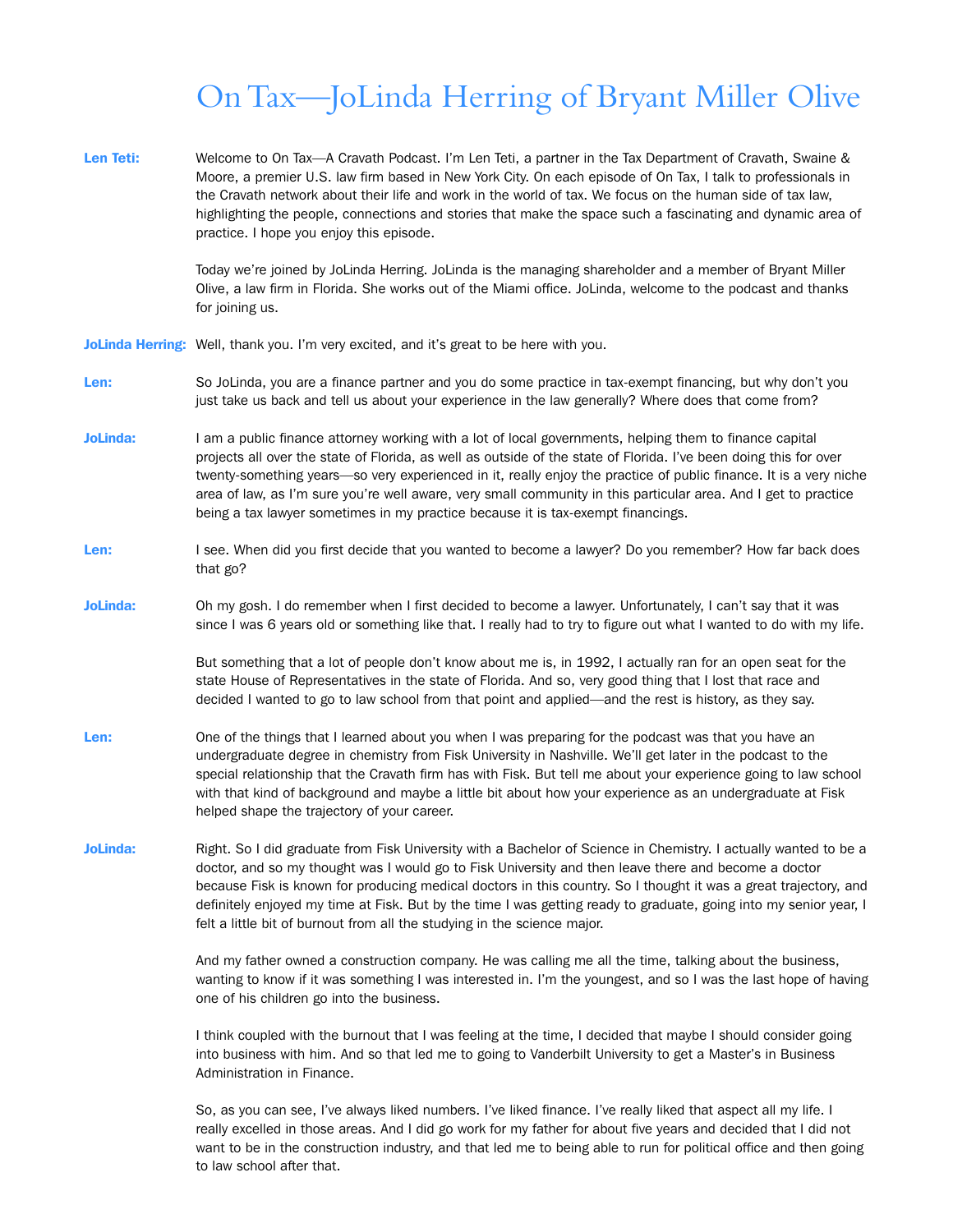| Len:            | So tell me about your law school experience. What classes did you gravitate to while you were in law school<br>and what were some of your first jobs in the law, either summer jobs or your first job out of law school?<br>What sorts of experiences did you have there?                                                                                                                                                                                                                                                                                                                                                                                                                                                                                                                                      |
|-----------------|----------------------------------------------------------------------------------------------------------------------------------------------------------------------------------------------------------------------------------------------------------------------------------------------------------------------------------------------------------------------------------------------------------------------------------------------------------------------------------------------------------------------------------------------------------------------------------------------------------------------------------------------------------------------------------------------------------------------------------------------------------------------------------------------------------------|
| <b>JoLinda:</b> | So in law school, I had a great experience at Florida State University. Being in Tallahassee, we also had an<br>opportunity to actually take part in the legislative process and see that happening in real time, which was very<br>exciting for me. But a lot of the classes I gravitated toward were business law, gratuitous tax transfers,<br>contracts, all of those classes which I seem to do very well in. Fortunately for me, after my first year of law<br>school, I actually started clerking at Bryant Miller Olive, where I am now.                                                                                                                                                                                                                                                               |
| Len:            | I see.                                                                                                                                                                                                                                                                                                                                                                                                                                                                                                                                                                                                                                                                                                                                                                                                         |
| <b>JoLinda:</b> | So I clerked there because we have an office in Tallahassee. I clerked there after my first year of law school<br>and I stayed throughout my entire law school career, and they hired me as an attorney going into my third<br>year upon graduation.                                                                                                                                                                                                                                                                                                                                                                                                                                                                                                                                                           |
|                 | But I did have an opportunity to work for an attorney when I was in high school. It was a solo practitioner, and<br>he did a lot of probate law. That really helped me and I really enjoyed that practice as well. So that's my law<br>career.                                                                                                                                                                                                                                                                                                                                                                                                                                                                                                                                                                 |
| Len:            | And tell us a little bit about your experience coming up at the firm. What kinds of deals did you work on as<br>you started as a junior associate, and then at what point in your career did you feel your practice sort of<br>specializing into this public finance practice?                                                                                                                                                                                                                                                                                                                                                                                                                                                                                                                                 |
| <b>JoLinda:</b> | I was actually very fortunate that being a law clerk at the firm, I got to know most of the attorneys and<br>partners here at the time, and I gravitated toward the public finance area, again, because of the fact that it<br>deals with a lot of numbers. We're dealing with millions of dollars for financing projects. That was very exciting<br>to me having gotten an MBA, being able to do due diligence and reviewing audited financial statements.                                                                                                                                                                                                                                                                                                                                                    |
|                 | A lot of people that go to law school and become lawyers do it because they don't like the numbers and the<br>financial aspect. But for me, it was very much an intersection between my MBA in finance, the analysis and<br>analytical thinking I learned in chemistry at Fisk University, and the law. All of that I felt like intersected in<br>doing the public finance work. And so I was very fortunate to be able to be mentored by the managing<br>shareholder of the firm and do a lot of transactions, working for a lot of local governments, cities, counties<br>and even the state of Florida. We worked on lottery bonds, utilities systems, water and sewer systems. We've<br>built numerous town halls, lots of streets and roads-a number of different projects, which were all very exciting. |
| Len:            | It's interesting that you got into the law through political activity and running for office. I gather that this kind<br>of practice still enables you to remain politically active. You're obviously involved in all sorts of community and<br>political decisions. Can you comment a little bit on participating in the political process from the sort of public<br>finance and legal side? What has your experience been?                                                                                                                                                                                                                                                                                                                                                                                  |
| <b>JoLinda:</b> | Oh, well, as you can imagine, we are very involved in that because, as I said, we represent local governments.<br>And so every local government has a mayor, or council, governor, and we sometimes get involved in those<br>races. So that's also been very exciting—the whole strategy of which race do you get involved in?                                                                                                                                                                                                                                                                                                                                                                                                                                                                                 |
|                 | Sometimes it's about timing. Sometimes it's about, "We don't want to do this deal at this moment." Or it may<br>be, "We need to get this transaction completed at this particular moment."                                                                                                                                                                                                                                                                                                                                                                                                                                                                                                                                                                                                                     |
| Len:            | Before the election.                                                                                                                                                                                                                                                                                                                                                                                                                                                                                                                                                                                                                                                                                                                                                                                           |
| <b>JoLinda:</b> | Before the election, absolutely.                                                                                                                                                                                                                                                                                                                                                                                                                                                                                                                                                                                                                                                                                                                                                                               |
| Len:            | Sometimes, I can imagine those considerations are more important than a certain tax result or even a certain<br>financial result, right?                                                                                                                                                                                                                                                                                                                                                                                                                                                                                                                                                                                                                                                                       |
| <b>JoLinda:</b> | Yes, absolutely. Absolutely.                                                                                                                                                                                                                                                                                                                                                                                                                                                                                                                                                                                                                                                                                                                                                                                   |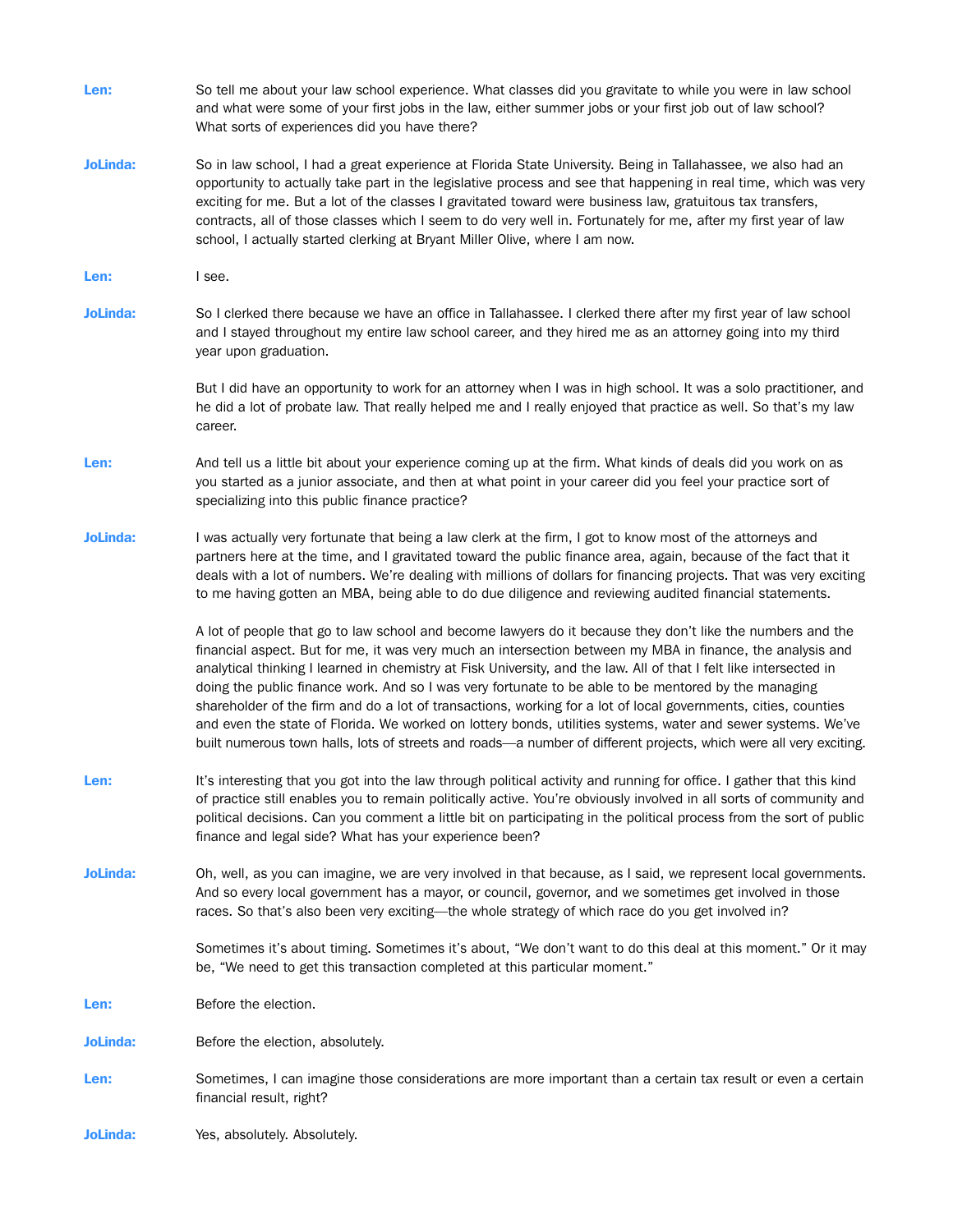Len: Interesting. Can you talk a little bit about the types of tax issues that you see on your deals? I've only done a couple of tax-exempt financings. It's a very unusual, for me, practice. But can you talk about the key tax points that you see on your desk? JoLinda: Absolutely. So, in issuing tax-exempt debt, generally it has to be for a capital project for a public purpose. But, as you can imagine, the code also allows local governments to issue on behalf of a private entity, whether it is a manufacturing facility or some other type of entity. One of the biggest tax issues we have with local governments is when they want to go and act like a true business, and do more corporate-type things than government things. So they may finance a building with tax-exempt proceeds, but they may decide that they want to lease this building out to a private corporation and give them a big break to entice them to come into the city. So that is a tax issue, having done that on a tax-exempt basis. We have to consider, where are the payments coming from? Are those private payments that are going to repay the debt? Those are some of the tax issues we have to deal with. Len: I see. And you've become the firm's managing shareholder now. Can you talk about some of the responsibilities you have in managing the firm both internally with respect to other lawyers and staff, but also externally in the communities that the firm serves? How has your role changed as an advisor in that capacity? JoLinda: My role has changed in that I am the face of the firm. So obviously any communication that goes out from the firm, any interviews, I do those, unless there's someone else with more expertise or a particular issue that should be doing it rather than I. And I have a lot more client contact. So even though they may not be my clients or clients that I worked with, I make a point of reaching out to the clients, making sure that they're satisfied with the service that we are providing, and doing other types of client-centric activities as well. Internally, with the firm, when you are the boss and the buck stops with you, everybody comes to you. All the decisions come to you. But I find it sometimes challenging. But I find it also an opportunity to make change and change for the better. I am very focused on our employees and how we treat those employees, in particular the staff, to make sure that they know that they are very much valued here at our firm. Len: How many offices does your firm have across Florida? JoLinda: We have five offices in Florida, one in Atlanta and one in D.C. Len: And what kind of experiences do you have trying to create culture among all the offices that you have? JoLinda: I think that we have actually done a very good job with that. I do depend on the office managing shareholders. But we meet once a month to discuss various issues that may be going on in their office. I very much would like and try to have as a goal that most of the offices operate very similarly. Obviously, there are some things. For instance, D.C. can't always operate maybe like an office in Florida. But we do talk about those issues and try to make sure that we're all on the same page, because one of the things that you see is, with employees, that they definitely pick up on those differences, and particularly those they perceive that one office is getting better treatment or able to do things that another office is not able to do. Len: I'm sure word gets around quickly about that sort of thing. JoLinda: Yes. Len: A question I'm wondering about—our podcast audience seems to include a fair number of law students who really like learning about people's experiences in the law over the course of careers. And one of the questions we talk to our guests about is: "What do you think the best lawyers do well? What do you think of the characteristics of effective lawyers?" And I find, in particular in speaking to law students about the podcast, they find the answer to that question to be valuable.

> So what are your observations, especially now as a managing shareholder of a firm like yours, about that? What characteristics do the most effective lawyers have, in your experience?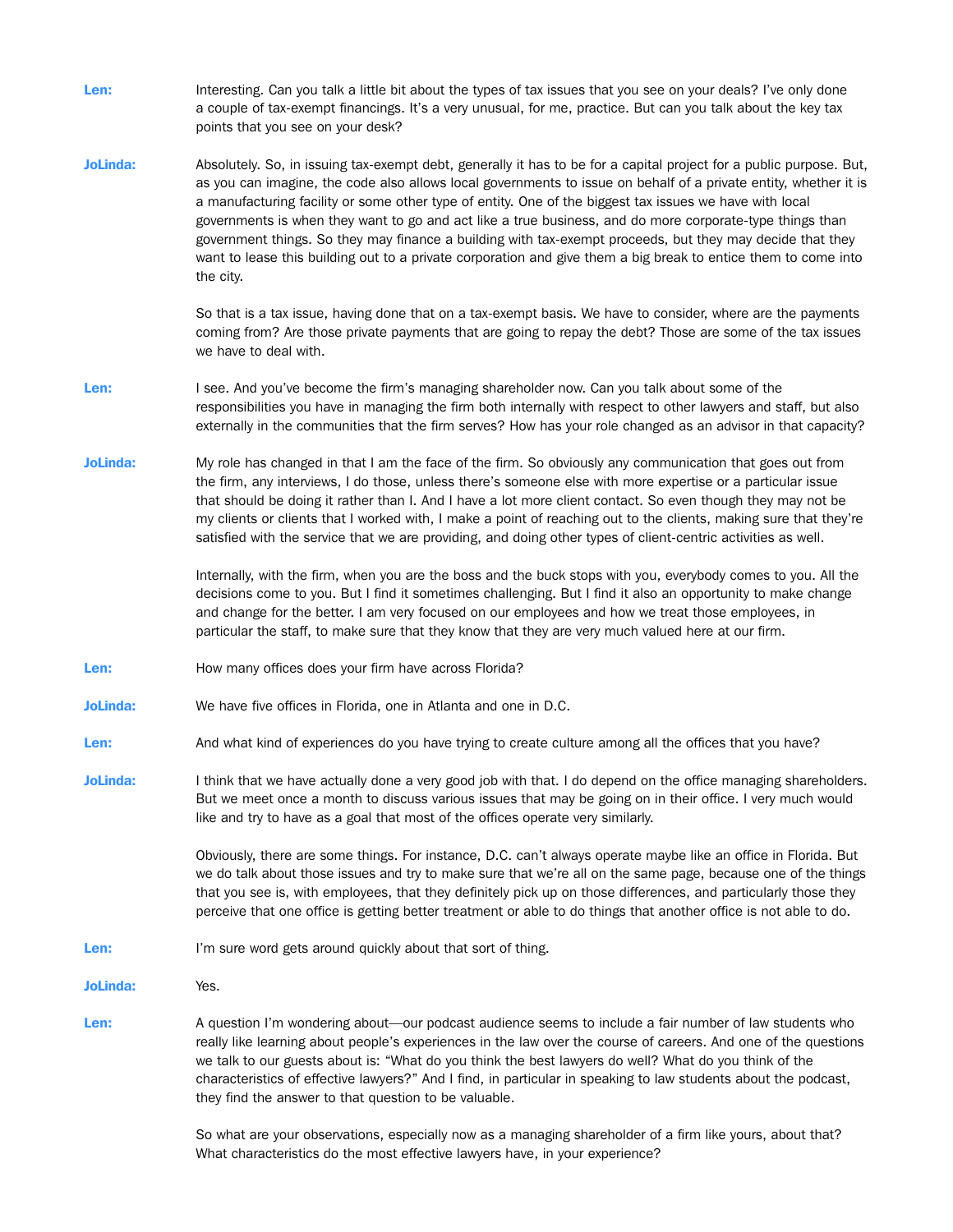JoLinda: I think the most effective and best lawyers are ones that really care about their clients. They care about the transaction and the work that they are doing, and they're not in it necessarily just for a paycheck. Another big distinguishing characteristic for really good lawyers, I believe, are those that pay attention to detail. That's a really big thing for me that we stress here at our firm, is being able to pay attention to even just the little things and making sure that you have the details correct, checking and triple-checking those things. And then also, a lawyer who is well-rounded, does not just have expertise in their particular area, but they could also help their clients think through other issues that are not always legal issues. And sometimes also be a good personal confidant to your clients. So I think lawyers with those attributes and that can really get in and know their clients and understand those clients do very, very well. Len: It's an important point you make about being a personal confidant. A lot of times clients are struggling not so much because of the technical issues you're dealing with, but maybe they're just having a bad day. Maybe there's something going on in their personal life that's making it very hard for them to focus or very hard for them to tolerate the frustration with this particular deal or whatever your advice happens to be is giving them. And I try and teach our associates that you can really get a lot of trust and a lot of growth in your client relationships by just supporting them. And if you get the sense that today's not a good day, say something like, "It's late. I'm going to handle this tonight, and I'll handle this over the weekend and let's get together on Monday or Tuesday, and I'll catch you up on how everything's going." I think people really appreciate knowing that their lawyers are there to kind of handle their issues and be cognizant of the fact that they're having a difficult time or maybe it's their kid's high school graduation and they can't really focus, or a daughter's wedding or something like that. And getting to know your clients as individuals, as people, and keeping in mind their obligations outside of their work is an important part of developing a relationship. JoLinda: Absolutely, absolutely. And I find that clients tend to trust you more. And when clients trust you, I think it makes your job as a lawyer a lot easier as well. Len: It's a huge source of comfort for clients to just say, "Here's my legal problems. It would be great if you would just deal with this, because I've got other stuff going on." In essence, that's what lawyers are supposed to do, but just because you're somebody's lawyer doesn't mean that they will feel good about giving you their problems, that you do need to work hard to build some trust. JoLinda: Absolutely, absolutely. Len: I wanted to go back to your connection with Fisk University. I think it probably makes sense for me to give our listeners a sense of Cravath's connection with Fisk first. Fisk was founded by several people, including Reverend Erastus Cravath, who served as Fisk's first president. I think there's a building at Fisk called Cravath Hall. JoLinda: Absolutely, there is. Yes. Len: President Cravath's son, Paul Cravath, is the Cravath whose name is on the name of our Firm, and Paul Cravath's a legendary lawyer in American legal history; but I understand that his father is legendary at Fisk. And so Cravath's connection with Fisk goes back to those days. And I believe Paul Cravath may have been raised on the campus, but more recently, one of the things we've been able to do with Fisk is launch a program called the Cravath Scholars Program. And the Cravath Scholars Program at Fisk is designed to support high-achieving undergraduates studying across a range of disciplines at the university, and support them with tuition assistance and then summer internships at our New York office. And that Scholars Program is now a couple of years old and seems to be working fantastically. You are on the Board of Trustees at Fisk, and so I wonder if you can tell us a little bit about your service and about your perspective on how this Scholars Program is going.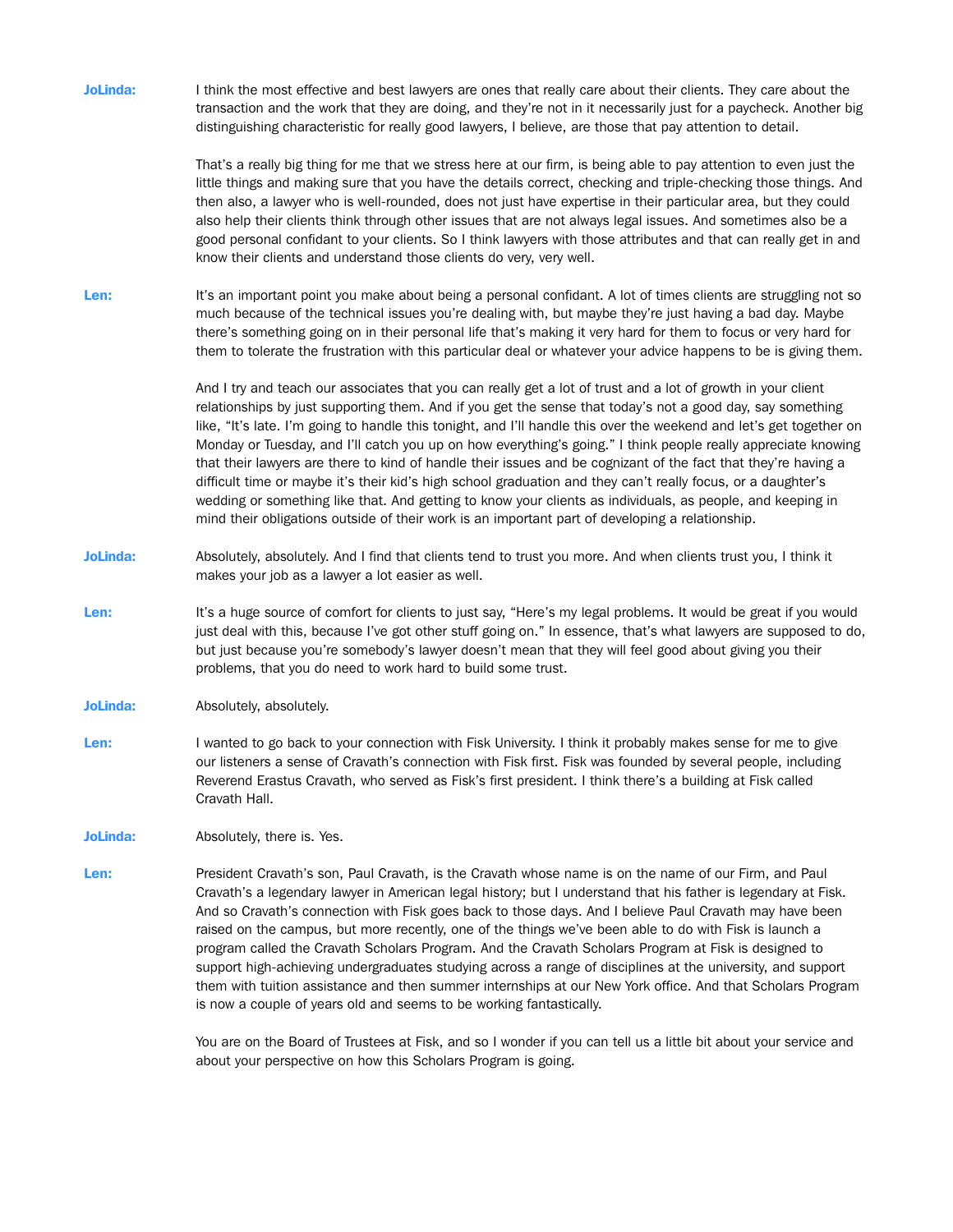JoLinda: Yes. I am on the board of Fisk University. I've been there for one year now and really enjoying it. As you can imagine, it's one of those things that people aspire to: to be able to come back and give to the university that gave so much to you, because I really don't think that I would be where I am now had I not had the opportunities at Fisk University to be in leadership there and just have met all of the wonderful people that I've met at the university—given the fact that one of the most special things about the university, I found, is that the professors really care about their students.

> I'm sure other universities say that, but I don't believe it happens in the same way as it has happened at Fisk University. I will tell you that my chemistry professor, I still keep in touch with her. She is retired. After all these years, we still talk maybe three to four times a year, at least on all of the special holidays, and whenever I'm in Nashville I go visit with her. And I don't know that people from other universities have that type of special relationship with a professor. But Fisk is very excited about the partnership with Cravath, because obviously we learn that history, as students there. So that is very exciting. And for students to be able to not only receive scholarships, but come and do internships at a firm like Cravath, I mean, that's just not an experience that a lot of students get. So I think it's been a very exciting partnership.

> One of the things that I do on the board is I am Chair of the Development Committee. So, I get to go out and help raise money for the university. That's actually been a very exciting thing because you get to meet quite a few people in all different areas, in all walks of life. And you never assume that someone cannot or would not give. I never make that assumption, because I think it really is and depends on what people are interested in. And what pursuits they would like to achieve. And for a lot of people, education is one, which is what drew me to wanting to be on the board of Fisk University.

Len: JoLinda, how can people learn more about what's going on at Fisk right now?

JoLinda: There are so many exciting things happening at Fisk University right now. We've got Fisk Jubilee Singers. If you've not ever heard of them, they are an amazing group that sings spiritual songs. And the history about that group that is so special to the university is that there was a point where Fisk University, early in its career, was running out of money. And the Fisk Jubilee Singers got on the road, and they toured the U.S. and England and had an audience with the Queen at that time to raise money for the university. So they basically saved the university. And this year is actually the 150th anniversary of the Fisk Jubilee Singers. We're very proud of that.

> The university also recently started the first gymnastics program for women at an HBCU. So we'll be the first program in the country that has female gymnastics at the university. We're very excited about that. As well as academically, Fisk University, in the last three years, has had four Rhodes Scholars.

Len: Wow. JoLinda: So that's really exciting that students are excelling at that level coming from Fisk University. I would encourage anyone that wanted to get involved, that wanted to know more about the university, to go to our website at www.fisk.edu. Len: That's great. Towards the end of every podcast episode, JoLinda, we like to talk to people about what they do in their spare time when they're not practicing law or involved in their civic or other obligations. What do you like to do in your spare time? What are some of your hobbies? JoLinda: Oh, spare time? What is that? But when I do have a down moment, I do like to travel leisurely. I do a lot of business travel, but I certainly like to travel leisurely. So right now one of my goals is to make it through South America. I've pretty much visited most of the countries in Central America, have started working on some of the countries in South America, and just trying to work my way through South America. My biggest thing I like to do is travel. And I also like to read books. I love to read as well. Len: When you travel, do you like to see sights or learn history or geography or other things, or do you like to relax

and decompress and find a nice place to stay and hang out for a couple of days? What is your strategy?